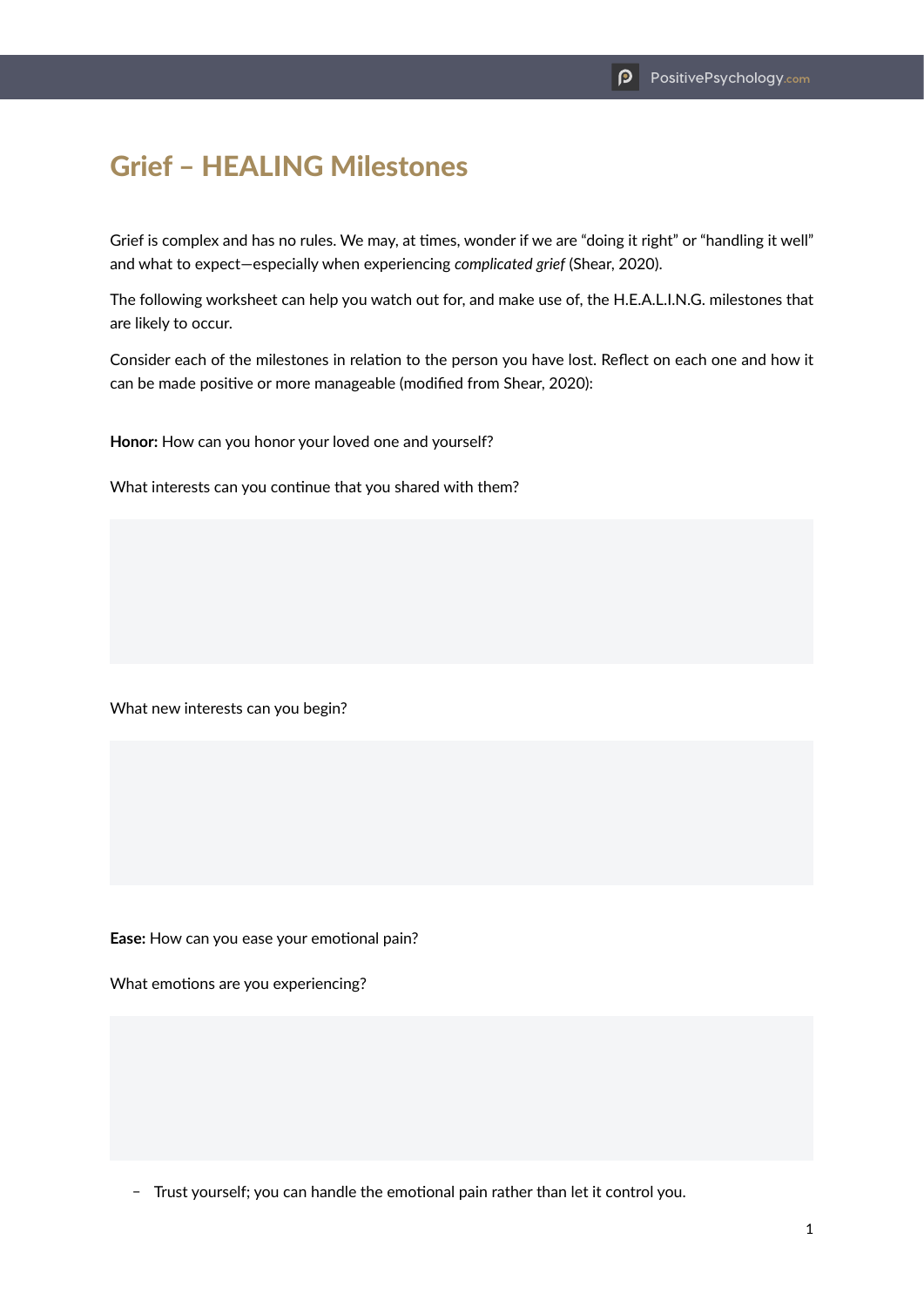**Accept:** How can you accept grief and find a place in your life?

Where and when can you safely make time to grieve?

- Set aside that time and show yourself compassion.

Learn: How can you learn to live with the reminders of your loss?

What reminders of your loss do you find most difficult?

What can you do at those times to show yourself kindness and self-compassion, seek support from others, and find positive emotions?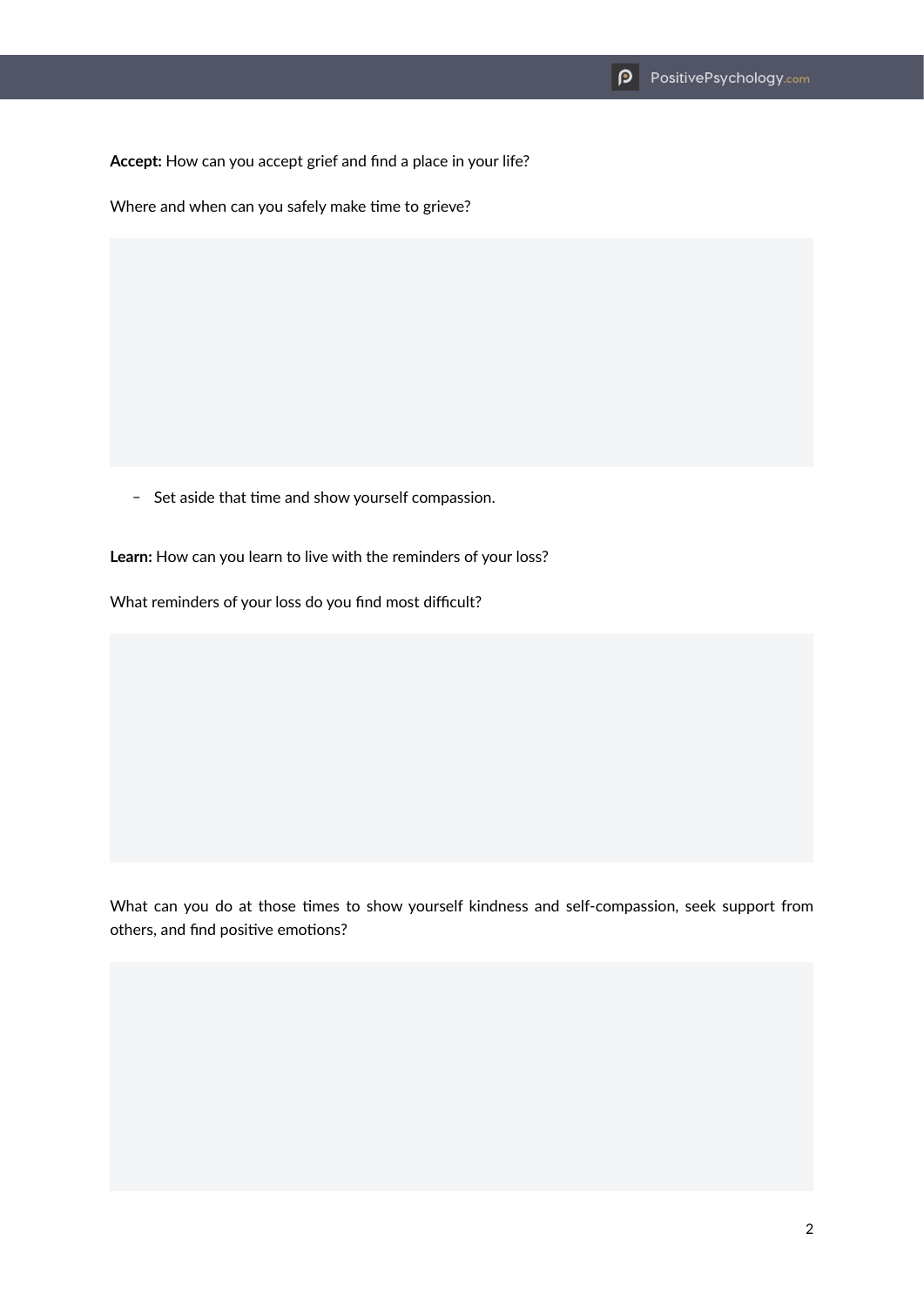**Integrate:** How can you integrate memories of your loved one into your life?

How can your memories enrich your life?

Can you see ways of honoring those memories?

**Narrate:** How can you share stories of your loved one with friends and families?

When would be a good time to share the narrative of the person you have lost and the relationship you shared?